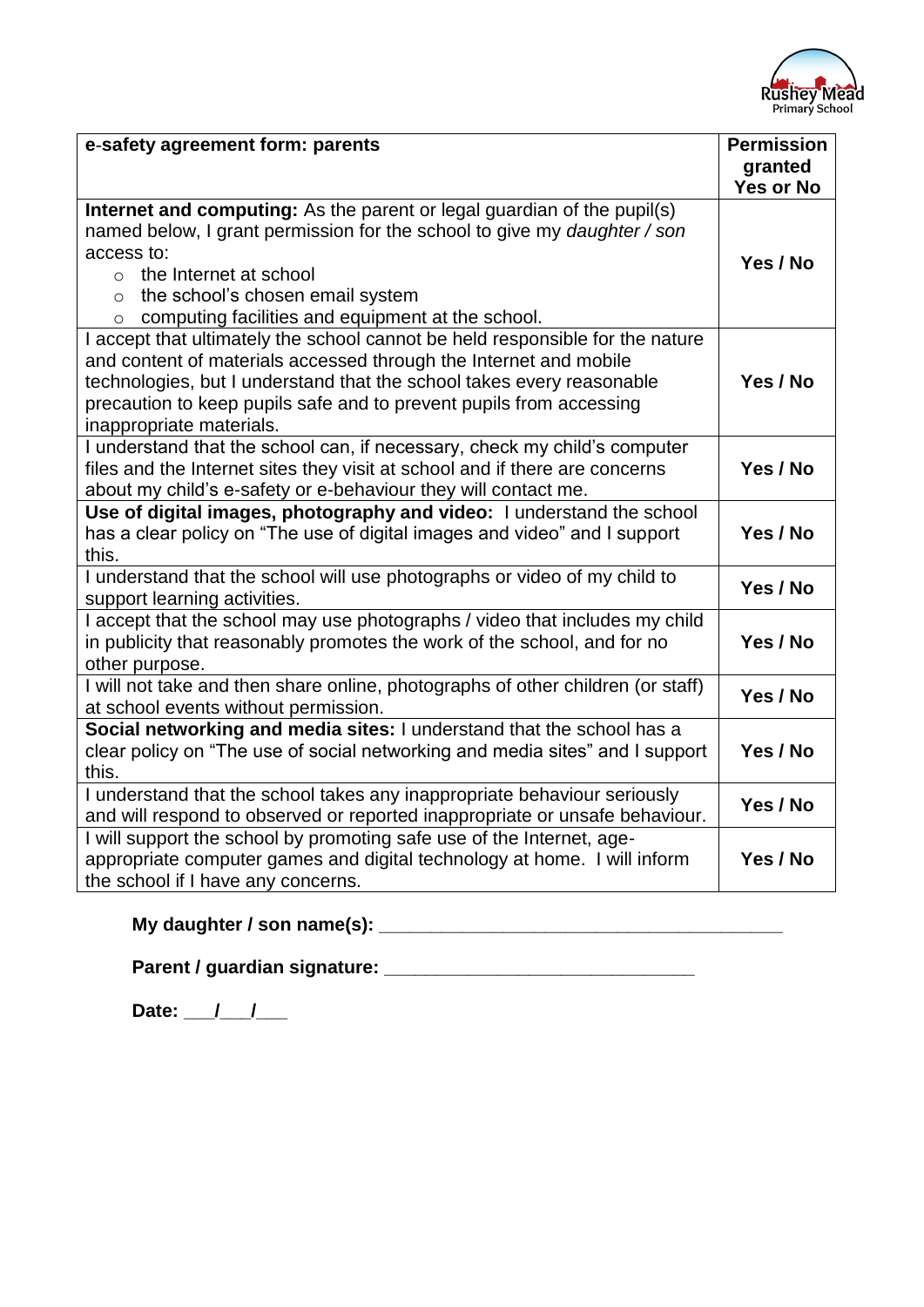

## **The use of digital images and video**

To comply with the Data Protection Act 1998, we need your permission before we can photograph or make recordings of your daughter / son.

We follow the following rules for any external use of digital images:

#### **If the pupil is named, we avoid using their photograph.**

#### **If their photograph is used, we avoid naming the pupil.**

Where showcasing examples of pupils work we **only** use their **first names**, rather than their full names.

If showcasing digital video work to an external audience, we take care to ensure that pupils aren't referred to by name on the video, and that pupils' full names aren't given in credits at the end of the film.

Only images of pupils in suitable dress are used.

------------------------------------------------------------------------

Examples of how digital photography and video may be used at school include:

- Your child being photographed (by the class teacher or teaching assistant) as part of a learning activity; e.g. taking photos or a video of progress made by a nursery child, as part of the learning record, and then sharing with their parent / carer.
- Your child's image being used for presentation purposes around the school; e.g. in class or wider school wall displays or PowerPoint© presentations.
- Your child's image being used in a presentation about the school and its work in order to share its good practice and celebrate its achievements, which is shown to other parents, schools or educators; e.g. within a DVD or a document sharing good practice; in our school prospectus or on our school website. In rare events, your child's picture could appear in the media if a newspaper photographer or television film crew attends an event.
- Your child's image being used to showcase their learning the school website or class blog; e.g.: taking photos or video of children working or explaining their learning and then sharing these online for other children to comment on and to share with parents/ carers outside of school.

Note: If we, or you, actually wanted your child's image linked to their name we would contact you separately for permission, e.g. if your child won a national competition and wanted to be named in local or government literature.